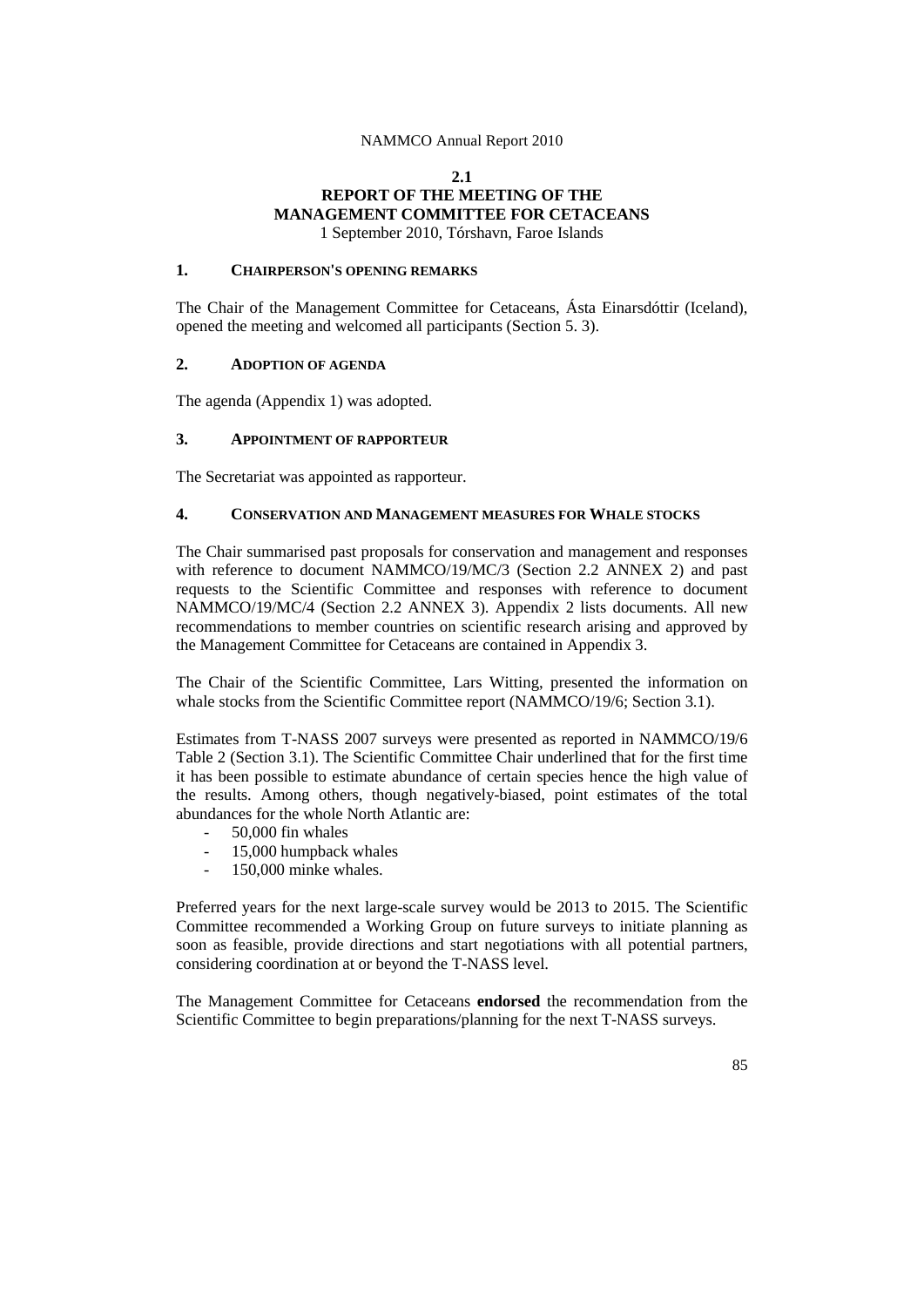In light of recent changes in distribution of some cetacean species the Management Committee for Cetaceans **recommended** that consideration should be given to extending survey areas.

## **4.1. Fin whales**

## **Status of past proposals for Conservation and Management**

In 2007 The Management Committee for Cetaceans concluded that a catch of 150 whales from the West Iceland (WI) sub-stock would be sustainable, and considered that this should conclude the Scientific Committee's work on the EGI stock until new information becomes available.

## **Requests for advice from the Scientific Committee**

**R-3.1.7 – NAMMCO/17-2008** - There was one ongoing request to the Scientific Committee to complete an assessment of fin whales in the North Atlantic and also include an estimation of sustainable catch levels in the Central North Atlantic.

### **Responses by the Scientific Committee**

The Scientific Committee completed an assessment of North Atlantic fin whales at its 2010 meeting (Section 3.1). It considers that an annual strike of up to 154 fin whales from the WI sub-area is sustainable at least for the immediate 5-year period. It noted that the RMP-variant with a 60% tuning level has yet to be simulation-tested for trials involving stock structure uncertainty in the long term, thus it recommends that simulation trials be carried out as soon as possible and the sustainability of this advice beyond 5 years be reconsidered in the light of these results.

#### **New proposals and recommendations for scientific research**

The Management Committee for Cetaceans **recommended** that the simulation trials required for checking whether catch levels for 60% tuning are sustainable in the long term should be carried out as soon as possible.

The Management Committee for Cetaceans also **recommended** that further studies be carried out to help distinguish between alternative stock structure hypotheses, particularly in and around the area of proposed whaling, using several different approaches such as genetics, satellite telemetry and photo-identification.

#### **Proposals for conservation and management**

The Management Committee for Cetaceans **noted** the assessment performed by the Scientific Committee and concluded that an annual strike up to 154 fin whales from the WI Sub-area is sustainable at least for the immediate 5-year period.

# **4.2. Humpback whales**

# **Status of past proposals for Conservation and Management**

The Management Committee recommended in 2008 and 2009 that the total quota of humpbacks in West Greenland in 2009, including by-catches, should not exceed 10 animals (NAMMCO 17; NAMMCO 18).

## **Requests for advice from the Scientific Committee**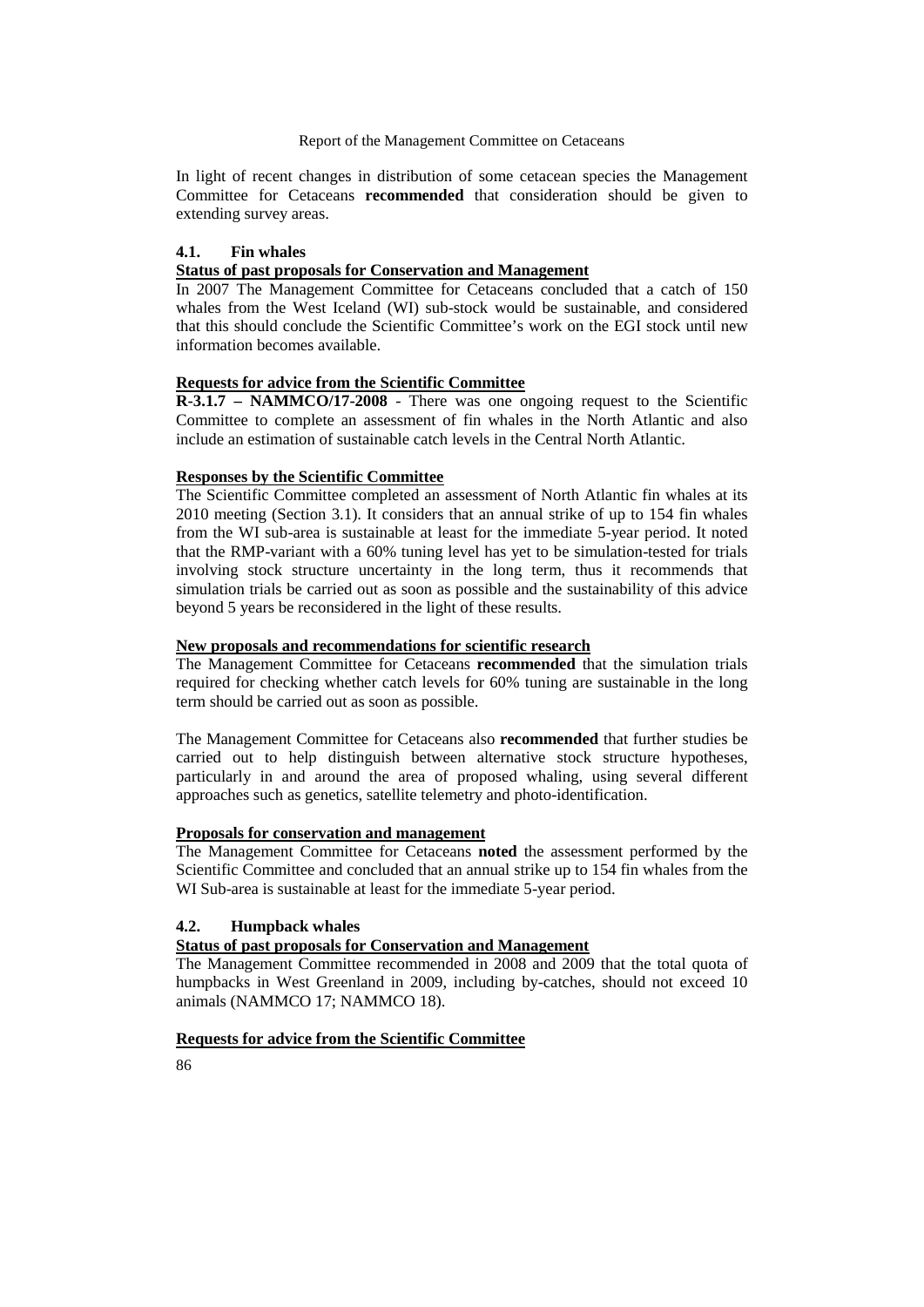**R.3.2.5 NAMMCO/18** - In 2009 the Management Committee for Cetaceans requested the Scientific Committee to assess the sustainability of yearly catches of 5, 10, 20 humpback whales off West Greenland.

## **Responses by the Scientific Committee**

The Scientific Committee found that the AWMP-C procedure (Section 3.1) would be appropriate for providing management advice for West Greenland humpback whales.

Using the fully corrected 2007 estimate of 3,270 humpback whales off West Greenland, the Scientific Committee concluded that strikes of up to 20 humpback whales per year from 2010 to 2015 would be sustainable. Should management advice on West Greenland humpback whales turn out to be a re-occurring request, the Scientific Committee noted the need to consider more detailed simulation testing of the AWMP-C procedure, including a change of the procedure to apply a time-series of abundance estimates rather than just the most recent estimate. Such testing should be carried out before the procedure is used for the third time to provide management advice for a 5-year period.

Greenland noted that the inclusion of by-catches in the advice creates a challenge for the reporting system. The Scientific Committee Chair responded that all advice from the Scientific Committee involves total removals.

#### **New proposals and recommendations for scientific research**

The Management Committee for Cetaceans **recommended** running detailed simulation testing of the AWMP-C procedure, including a change of the procedure to apply a time-series of abundance to provide management advice for a 5-year period and the analysis of the 2007 Greenland shipboard surveys.

## **Proposals for conservation and management**

The Management Committee for Cetaceans **agreed** to recommend that a total removal of up to 20 humpback whales per year 2010-2015 would be sustainable.

## **4.3. Sei whales**

# **Requests for advice from the Scientific Committee**

**R.3.5.3 NAMMCO/18-2009 (replacing R.3.5.1 and R.3.5.2)** - Council requested the Scientific Committee to make a state of the art investigation about the possibility of providing a status assessment for sei whales in East and West Greenlandic waters and in waters west of Iceland.

# **Responses by the Scientific Committee**

Abundance estimates are available from the NASS surveys in the Central North Atlantic (1989 and 1995) and one more could be produced from the 2007 surveys. In addition, estimates for the East and West Greenland areas are available from the 2005 survey. These estimates are incomplete in temporal and spatial coverage and cannot be used for a formal assessment of the stock's maximum sustainable yield. The estimates, however, could be used as minimum estimates. The Scientific Committee concluded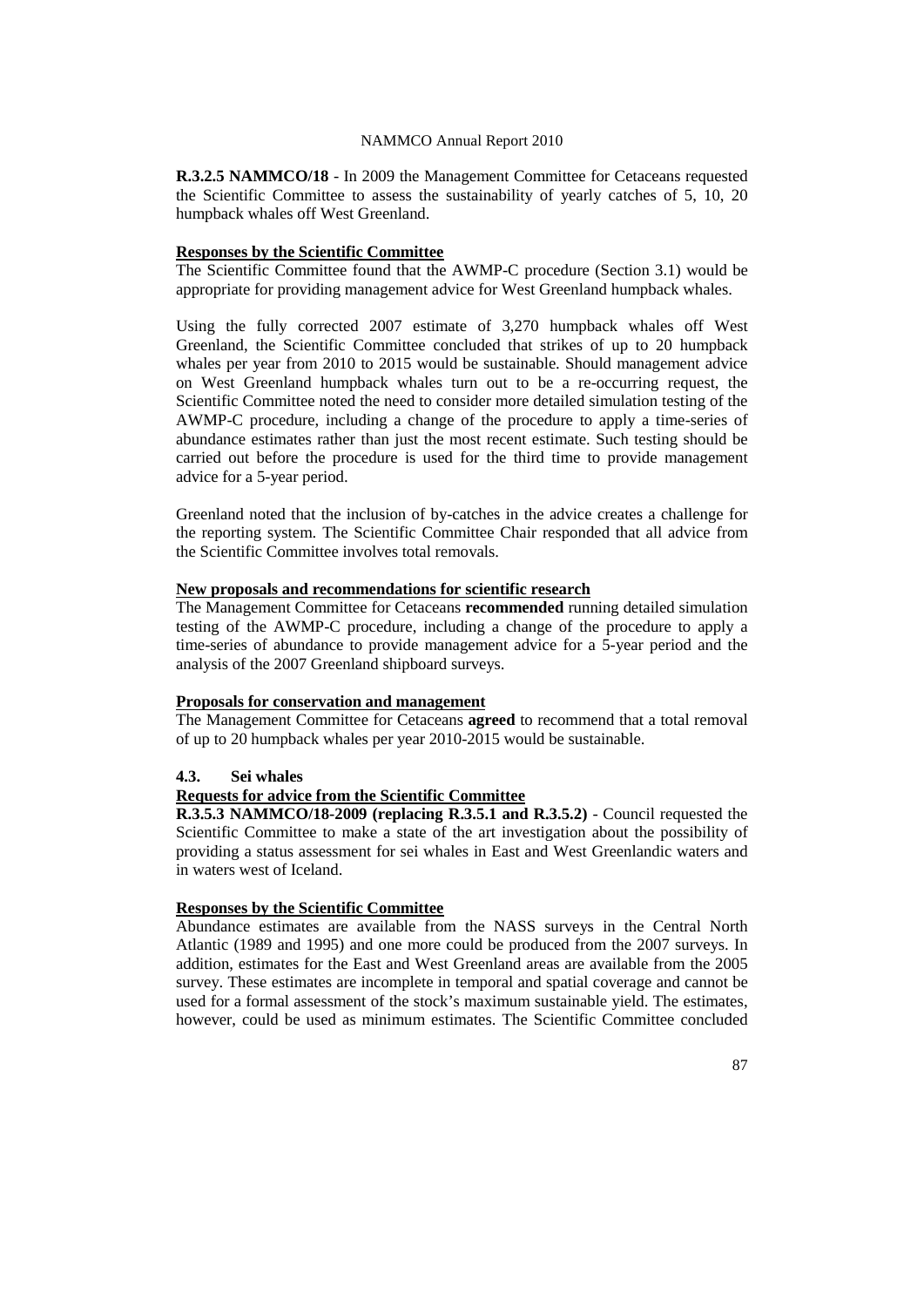that assessments with minimum estimate of sustainable yield rates should be feasible once a minimum abundance estimate from the 2007 surveys has been produced.

# **New proposals and recommendations for scientific research**

**R.3.5.3 amended** - The Management Committee for Cetaceans recommended that the Scientific Committee assess the status of sei whales in West Greenland waters and the Central North Atlantic, and provide minimum estimates of sustainable yield.

## **4.4. Minke whales**

## **Status of past proposals for Conservation and Management**

The Management Committee for Cetaceans recommended in 2009 that a catch of 200 minke whales per year was the largest catch that should be contemplated over the short term: 2 – 5 years. This catch level refers to total removals from the CIC or Central Medium areas, both Icelandic and others.

Greenland reported that a quota of 178 minke whales in West Greenland has been implemented from 2010 in response to the advice of the Scientific Committee of the IWC.

## **Requests for advice from the Scientific Committee**

**R.3.3.4 NAMMCO/17-2008 –** The Scientific Committee was requested to conduct a full assessment, including long-term sustainability of catches, of common minke whales in the Central North Atlantic once results from the 2009 survey become available.

## **Responses by the Scientific Committee**

Based on the RMP and a temporal series of abundance estimates between 1987 and 2007 the Scientific Committee completed a new assessment. Comparing the latter with the previous assessments (NAMMCO 2000, 2005, 2010) the Scientific Committee concluded that the stock represents a resource reduced only slightly below its preexploitation level and that new abundance estimates are unlikely to change the overall result.

The Scientific Committee concluded that annual removals of up to 216 minke whales from the CIC area are sustainable and precautionary. Similarly, an annual removal of 121 minke whales from the CM area is considered sustainable and precautionary.

The Scientific Committee concluded that these levels can apply for the next 5 years before a revision is needed. However, in case further data become available, the management advice could be revised sooner. The Scientific Committee requested guidance on the required duration of the advice.

The Management Committee for Cetaceans **recommended** that the advice be valid for 5 years unless the Scientific Committee considers that there are sufficient reasons for an earlier revision of the advice.

## **New proposals and recommendations for scientific research**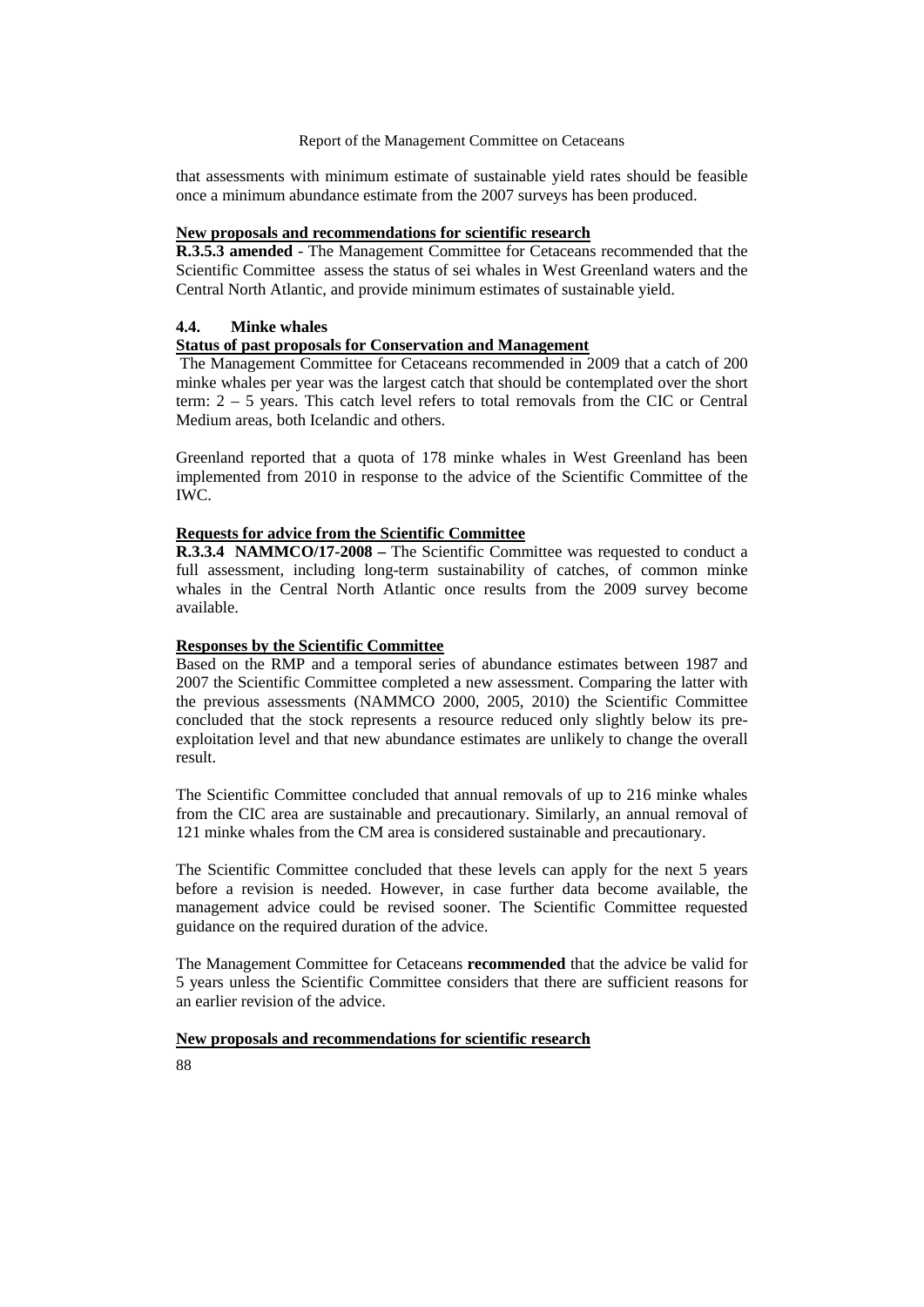The Management Committee for Cetaceans **recommended**:

- To calculate, as soon as possible, catch limits based on running the RMP on the Central North Atlantic medium area, with catch cascade allocation of catches to small areas.
- That the 2009 survey be corrected for  $h(0)$  as soon as possible and that the management advice be adjusted in accordance with this estimate.
- That the 2007 aerial survey abundance estimate be corrected for *h*(0) and error in distance measurements as far as possible *e.g.* using the methods applied to the 2001 survey.
- That line transect density should be estimated for 2007 and 2008 and 2009 surveys.
- That the relationship between the fluctuations in abundance estimates around Iceland and the simultaneous ecological and environmental changes be examined for possible explanations of the suggested large-scale re-allocations of minke whales between different parts of the North Atlantic.
- That further studies on stock structure of North Atlantic minke whales should be conducted using genetic techniques and satellite tracking.

## **Proposals for conservation and management**

The Management Committee for Cetaceans **agreed** that annual removals of 216 minke whales from the CIC area are sustainable and precautionary and that annual removals of 121 minke whales from the CM area are sustainable and precautionary. Furthermore the Management Committee for Cetaceans **agreed** that this management advice should apply for the next 5 years unless the Scientific Committee considers that new scientific evidence is likely to change the basis of the advice.

# **4.5 Narwhal – West Greenland**

# **Status of past proposals for Conservation and Management**

At last year's meeting of the Management Committee for Cetaceans, Greenland reported that it would continue with its multi-year management plan for narwhals using 70% probability of increase – total 310 for West Greenland and 85 narwhals for East Greenland. This quota plan is based on NAMMCO scientific advice and the Management Committee for Cetaceans welcomed the fact that Greenland had followed the advice of the NAMMCO Scientific Committee and the recommendations of the Management Committee.

## **Requests for advice from the Scientific Committee**

**R.3.4.10 NAMMCO/14-2005 -** There was one on-going request to the Scientific Committee. NAMMCO recommends that future surveys for beluga and narwhal should be planned using the international expertise available through the NAMMCO Scientific Committee, and with input from hunters at the planning stage. In addition, if and when new survey methods are applied, they should be calibrated against previously used methods so that the validity of the survey series for determining trends in abundance is ensured.

## **Responses by the Scientific Committee**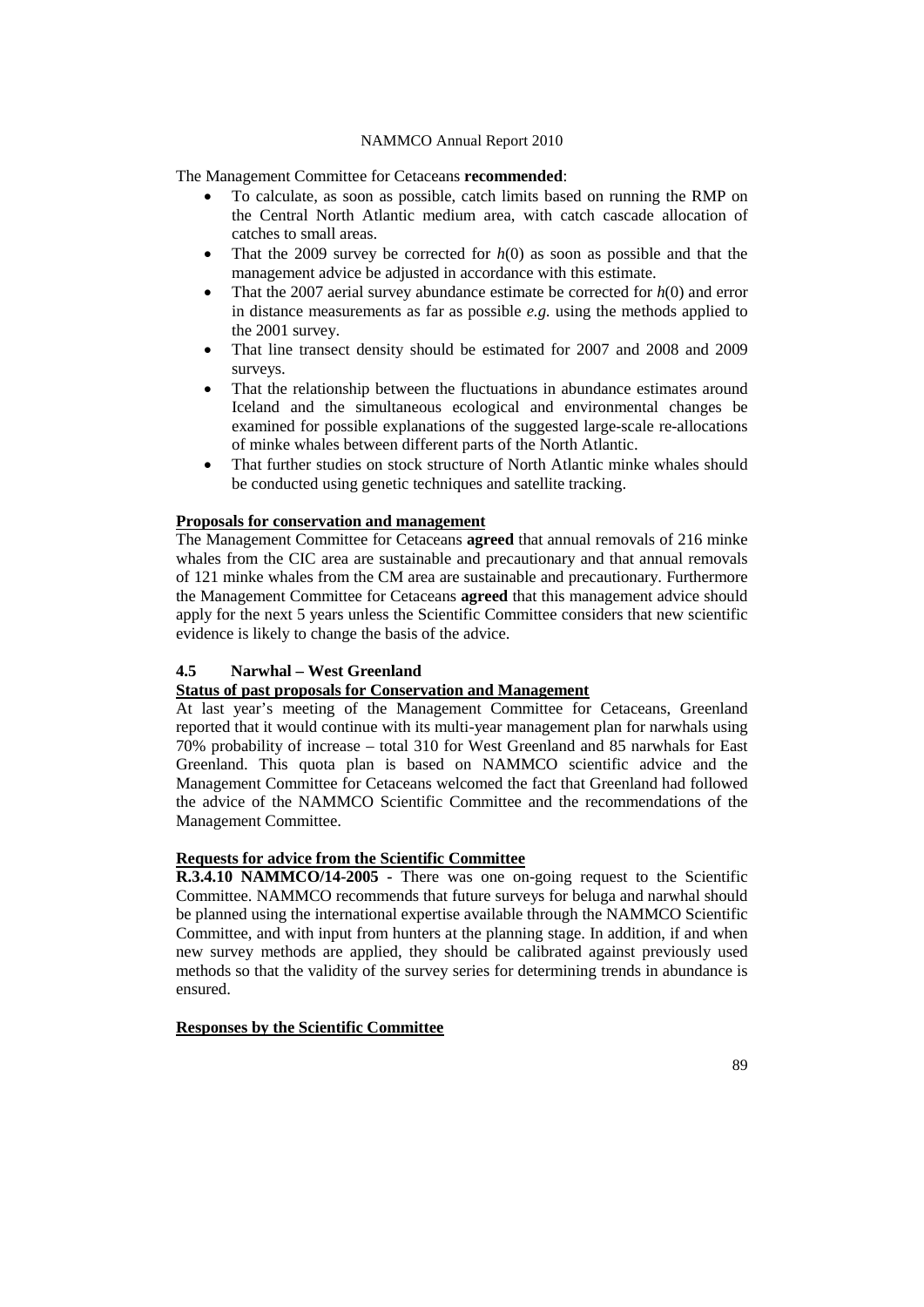A narwhal survey was conducted in the North Water polynya in May 2009 and it will be repeated in 2010 due to unusually large amounts of open water in 2009. The next winter/spring survey off West Greenland for narwhal and beluga is planned for 2012. A tagging programme for narwhals in East Greenland is scheduled for August 2010, and tagging in West Greenland continues in Qaanaq (June-July 2010) and Uummannaq (November-December2010).

The Scientific Committee Chair informed the Committee that R.3.4.10 has not been followed for these surveys for practical reasons as the timing of the surveys did not match the schedule of the Abundance Estimate Working Group.

It was questioned if this request should be closed, however the Management Committee for Cetaceans **agreed** that this matter should remain open for possible future consideration.

### **New proposals and recommendations for scientific research**

The Management Committee for Cetaceans at its 2009 meeting agreed to support an Ageing Workshop for standardizing ages in belugas and narwhals using growth layers with new methods involving Aspartic Acid Racemisation, and to proceed with its organisation following the lines provided by the NAMMCO / JCNB Joint Scientific Working Group. Progress in this direction involved a pre-meeting in October 2009. The Scientific Committee had recommended proceeding with the organisation of the workshop and that the working papers from the meeting be considered for collection in an "Age determination" volume of the NAMMCO Scientific Publication Series. It encouraged the General Secretary to proceed in contacting potential authors for expressions of interest and compile a tentative chapter outline for approval at the NAMMCO 19 Council meeting. There has not been any progress on the last matter as this item is premature in relation to the developments in the organisation of the workshop.

The Scientific Committee recommended a joint meeting of the "NAMMCO Scientific Committee Working Group on narwhal and beluga" and the "Canada/Greenland Joint Commission on the conservation and management of narwhal and beluga scientific working group" meeting with assessment updates no later than the winter 2013/14, maybe with a short meeting already during the winter 2010/11 or 2011/12.

The Scientific Committee informed the Management Committee for Cetaceans that the JWG chairs and key participants have suggested 12-18 February, 2012 as suitable dates.

The Scientific Committee reiterated that all "struck and lost" animals should be included in the advice, and again strongly recommends that "struck and lost" data shall be collected from all areas and types of hunt.

The Management Committee for Cetaceans **agreed** to reiterate previous recommendations for scientific research.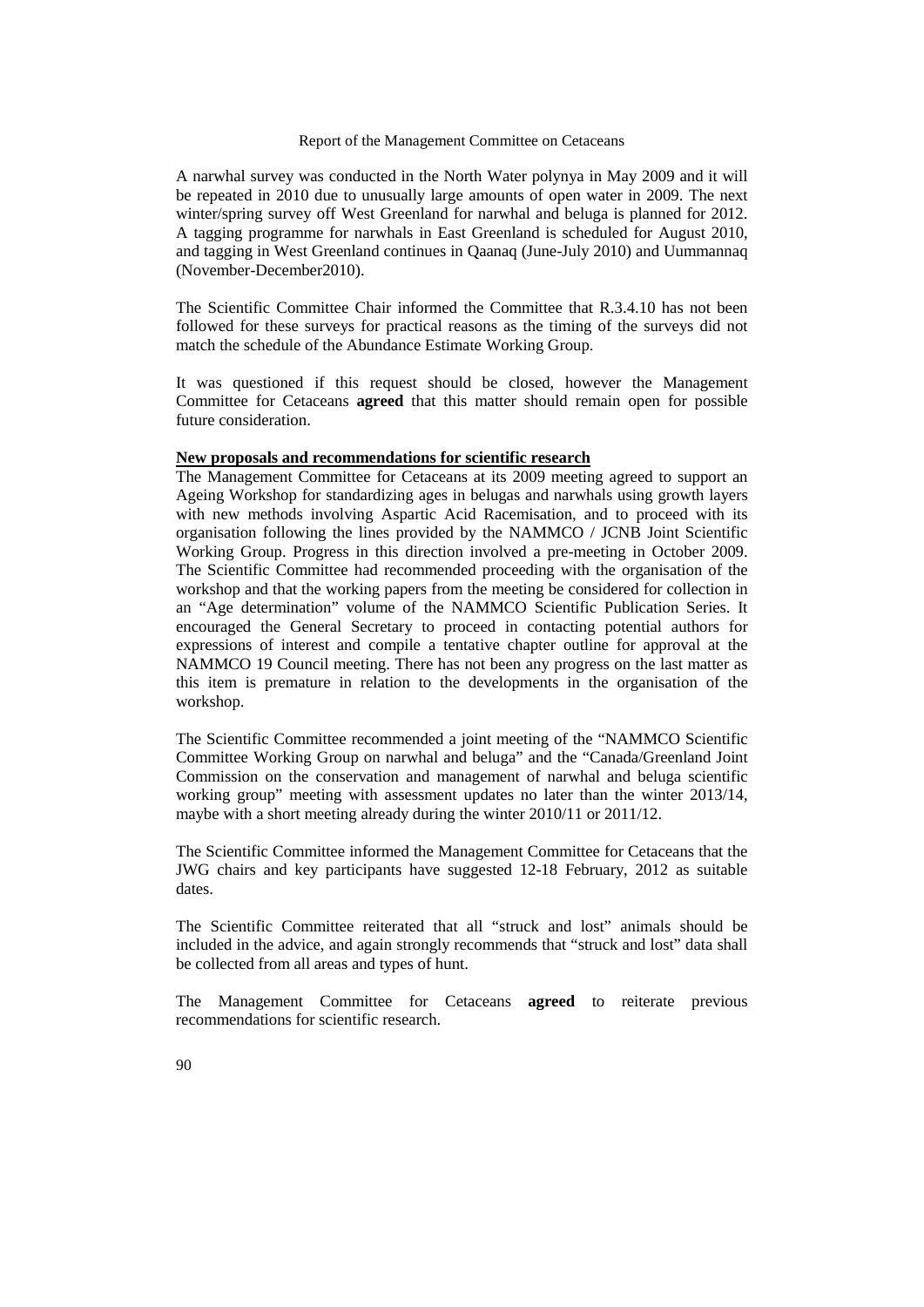The Management Committee for Cetaceans **agreed** to the following new request: **R.3.4.12 -** The Scientific Committee is requested to provide advice on sustainable takes of narwhal from the Kane Basin in spring, summer and fall.

## **Proposals for conservation and management**

The Management Committee for Cetaceans **strongly recommends** that "struck and lost" data be collected from all areas and types of hunt and that all "struck and lost" animals be included in the advice.

### **4.6 Beluga - West Greenland**

# **Status of past proposals for Conservation and Management**

The Chair reminded the Management Committee for Cetaceans that last year Greenland reported that the government had commenced on a new multi-year quota plan. This quota plan was based on advice of the NAMMCO / JCNB Scientific Working Group given a 70% probability level of continued population increase for the following 5 years until 2014 with a take of 310 belugas annually.

The Management Committee for Cetaceans welcomed these multi-annual catch quotas introduced by Greenland for beluga stocks based on advice from the Scientific Committee and noted that these quotas were intended to rebuild the level of the stocks in coming years and therefore ensure the long-term sustainability of the catches.

### **Requests by Council for advice from the Scientific Committee**

There were two ongoing requests to the Scientific Committee:

- **R.3.4.9 NAMMCO/15- 2005** NAMMCO asked its Scientific Committee to provide advice on the effects of human disturbance, including noise and shipping activities, on the distribution, behaviour and conservation status of belugas, particularly in West Greenland. In 2009 (NAMMCO/18) it was further specified that there was no need for a broad assessment for all marine mammals, and that focus would be on walrus, narwhal and beluga.
- **R.3.4.10 NAMMCO/15- 2005** NAMMCO recommends that future surveys for beluga and narwhal should be planned using the international expertise available through the Scientific Committee of NAMMCO, and with input from hunters at the planning stage. In addition, if and when new survey methods are applied, they should be calibrated against previously used methods so that the validity of the survey series for determining trends in abundance is ensured.

# **Responses by the Scientific Committee**

With respect to R.3.4.9, this request had been forwarded to the Joint NAMMCO/ JCNB Scientific Working Group. The outcome was a recommendation for extending to a more general request with the Scientific Committee establishing a Working Group on the impacts of human activities other than hunting on marine mammals in the North Atlantic. Terms of Reference for the first meeting would be the evaluation of impact of seismic, shipping and tourist activities on the distribution, behaviour and conservation of marine mammals specifically in the Arctic. At last year's meeting the Management Committee for Cetaceans took note of this advice but did not see the need for a broad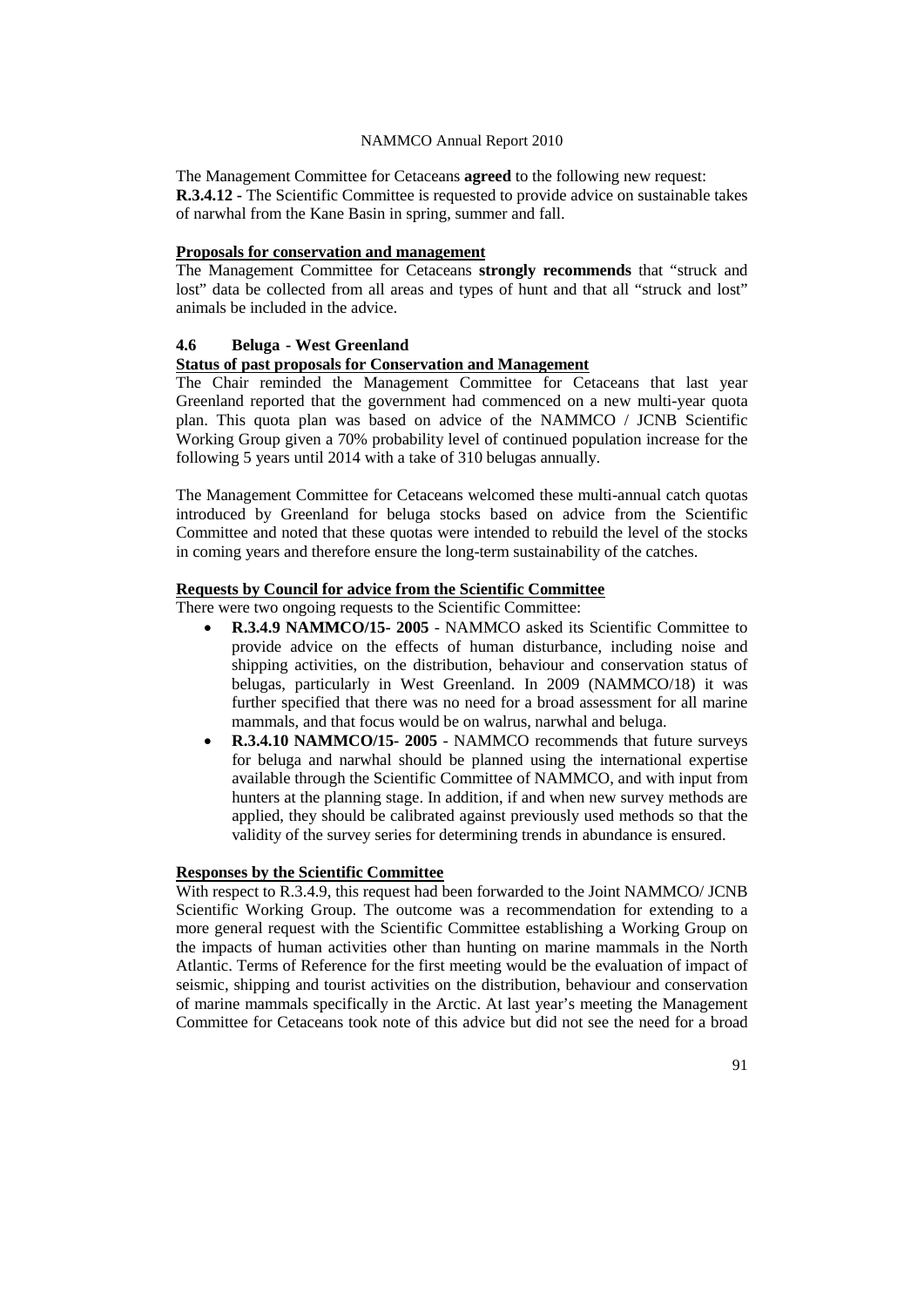assessment of these questions for all marine mammals and it was anticipated that focus would be on walrus, beluga and narwhal.

With respect to R.3.4.10, advice from hunters was sought in organising the 2006 and 2007 aerial surveys off West Greenland. However the Scientific Committee regrets that the survey plans had never been submitted to the Abundance Estimates Working Group as indicated. This request was answered under point 4.5.3.

The Scientific Committee reiterated that all "struck and lost" animals should be included in the advice, and again strongly recommended that "struck and lost" data be collected from all areas and types of hunt. It also reiterated that in relation to advice on other stocks, not included in the previous advice, it recommends that catches should not be permitted:

- south of 65°N
- in May to October between Sisimiut and Maniitsoq
- in June to October in Disko Bay
- in June to August between Uummannaq and Qaanaaq.

The Chair of the Scientific Committee informed the Committee that the advice for temporal and spatial restriction on the beluga hunt in Greenland is advice related to the conservation of fractions of stocks of beluga other than those for which the advice on sustainable takes are provided. Although there is a general lack of new information on these fractions, all evidence suggests that they are small and that they require protection in order to recover.

## **New proposals and recommendations for scientific research**

The Management Committee for Cetaceans agreed to the following request:

**R.3.4.13 -** Noting the conclusions of the Scientific Committee, and in view of recent dynamic changes in the environment, the Council requests the Scientific Committee to reconsider its advice on the temporal and geographical restrictions on the takes of beluga from West Greenland within the framework of the NAMMCO / JCNB Joint Scientific Working Group.

## **4.7 Northern bottlenose whales**

## **Comments by the Scientific Committee**

In 2009 the Scientific Committee reiterated its recommendation that Faroese and Icelandic feeding data be prepared in a paper and urged its presentation as a document to the next Scientific Committee meeting. Preliminary feeding data were presented at the 2010 meeting on 36 whales stranded/landed/by-caught in the Faroe Islands and 6 whales stranded in Iceland (NAMMCO Scientific Committee/17/17). These pointed towards the possibility that the Faroese whales, although thought to be in their southward migration at that time of the year, could actually have been through warmer waters before passing through the Faroe Islands. Alternatively, the distribution of squid prey could be wider than previously known.

#### **New proposals and recommendations for scientific research**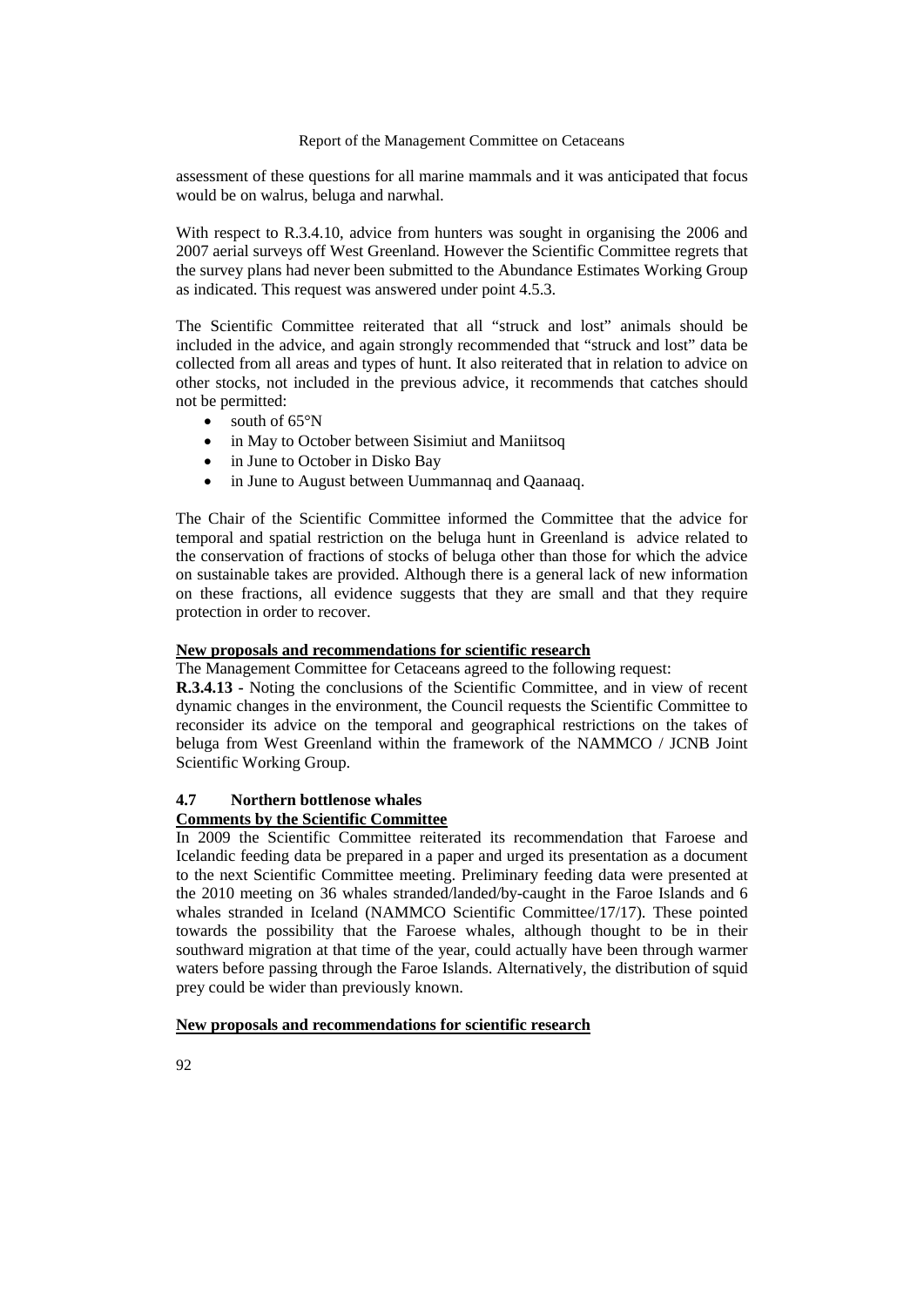The Scientific Committee reported that the analysis of the feeding data was ongoing and recommended that the analysis be completed and that the publication should be presented to the next meeting of the Scientific Committee in 2011.

The Scientific Committee recommended that the analysis of the distribution and sighting rate data from the T-NASS Icelandic-Faroese area (26 sightings) be looked at in combination with simultaneous survey data and compared with earlier surveys for possible trend information.

The Management Committee for Cetaceans **agreed** to recommend the above proposals for scientific research.

## **4.8 Killer whales**

## **Requests by Council for advice from the Scientific Committee**

**R.3.7.1 NAMMCO/2 – 1993 -** The Scientific Committee was requested to review the knowledge on the abundance, stock structure, migration and feeding ecology of killer whales in the North Atlantic, and to provide advice on research needs to improve this knowledge. Priority should be given to killer whales in the West Greenland – Eastern Canada area.

## **Responses by the Scientific Committee**

The status of knowledge on this species is unchanged and the Scientific Committee reported that it is unlikely that substantial progress will be made in the near future.

## **4.9 Long-finned pilot whales**

## **Requests for advice from the Scientific Committee**

The Faroe Islands reported that plans were underway to implement a monitoring programme, based on previous recommendations by the Management Committee and the valuable guidance provided by the Scientific Committee in 2008 for a detailed and cost-effective programme.

At its 2009 meeting, the Committee underlined the importance of finalising the updated abundance estimate for pilot whales and noted that this was expected to be dealt with by the Scientific Committee's Working Group on Abundance Estimates in October 2009, and was expected to be available for the review of the Scientific Committee at its 2010 meeting. However, the calculations presented at the above-mentioned working group meeting did not meet the requirements necessary for approval and the working group advised on a revision providing detailed guidelines for further action.

Noting that a new abundance estimate for pilot whales based on T-NASS data had still to be finalised, the Management Committee **reiterated** the importance for the Scientific Committee to complete this work, and further stressed that this should be the first priority for the next meeting of the Working Group on Abundance Estimates.

The Faroe Islands noted that, while the existing abundance estimate was now 20 yearsold and urged that an updated estimate based on more recent surveys should be available as soon as possible, annual levels of catches of pilot whales in the Faroe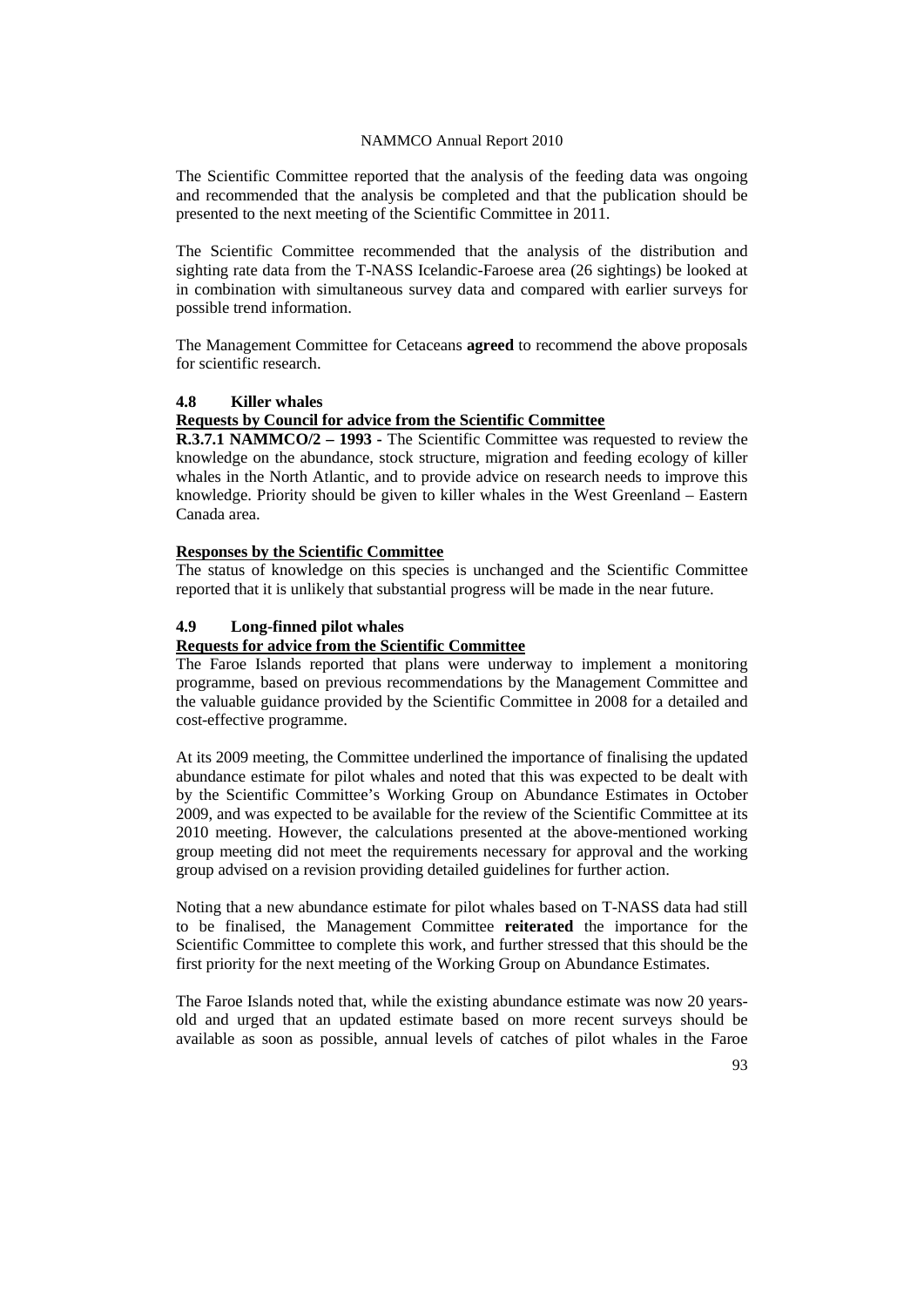Islands over the past 10 years have been at the same level as the long-term annual average recorded in the historical series of annual catch data dating back over 400 years.

#### **Responses by the Scientific Committee**

An endorsed estimate from West Greenland was welcomed as the first estimate in this area where the species is harvested. The different surveys from 2007 as well as the mosaic Norwegian surveys are considered additive, when estimates become available.

## **New proposals and recommendations for scientific research**

Noting the comprehensive international scientific research sampling of all pilot whales caught in the Faroes from 1986 to 1988, the Management Committee once again underlined the value of building on and updating this valuable information by ensuring on-going sampling of pilot whales in the Faroes.

The Management Committee for Cetaceans agreed on the following new request:

**R. 3.8.5** - The Scientific Committee is requested to assess the status of long-finned pilot whales in West Greenland waters and provide minimum estimates of sustainable yield.

### **4.10 White-beaked, white-sided and bottlenose dolphins**

## **Requests for advice from the Scientific Committee**

**R.3.9.6 NAMMCO/13-2004** - In 2004 the Management Committee asked the Scientific Committee to carry out assessments of these species, noting that until that time insufficient information was available on stock delineation, distribution, abundance and biological parameters to initiate the work. At that time the Committee was pleased to note that considerable progress had been made in the Faroes in describing the ecology and life history of white-sided dolphins and that new information on white-beaked dolphins should have been available from Iceland and Norway in about 2 years. Abundance estimates were lacking in all areas except Icelandic coastal waters, and no information on stock delineation or pod structure was available. The SCANS survey planned for 2005/6 and coastal surveys planned for Norway (see 9.3) should have provided information on distribution and abundance in some areas. At its 2004 meeting the Committee endorsed the plan of the Scientific Committee to proceed with the assessments once the above-mentioned studies had been completed.

# **Responses by the Scientific Committee**

The Scientific Committee noted that the data on life history and abundance for any of the three species is still not sufficient for an assessment and recommended that Faroese samples for diet and life history parameters from 350 white-sided dolphins be finalised and at the same time that an abundance estimate from the 2007 survey should be attempted.

#### **New proposals and recommendations for scientific research**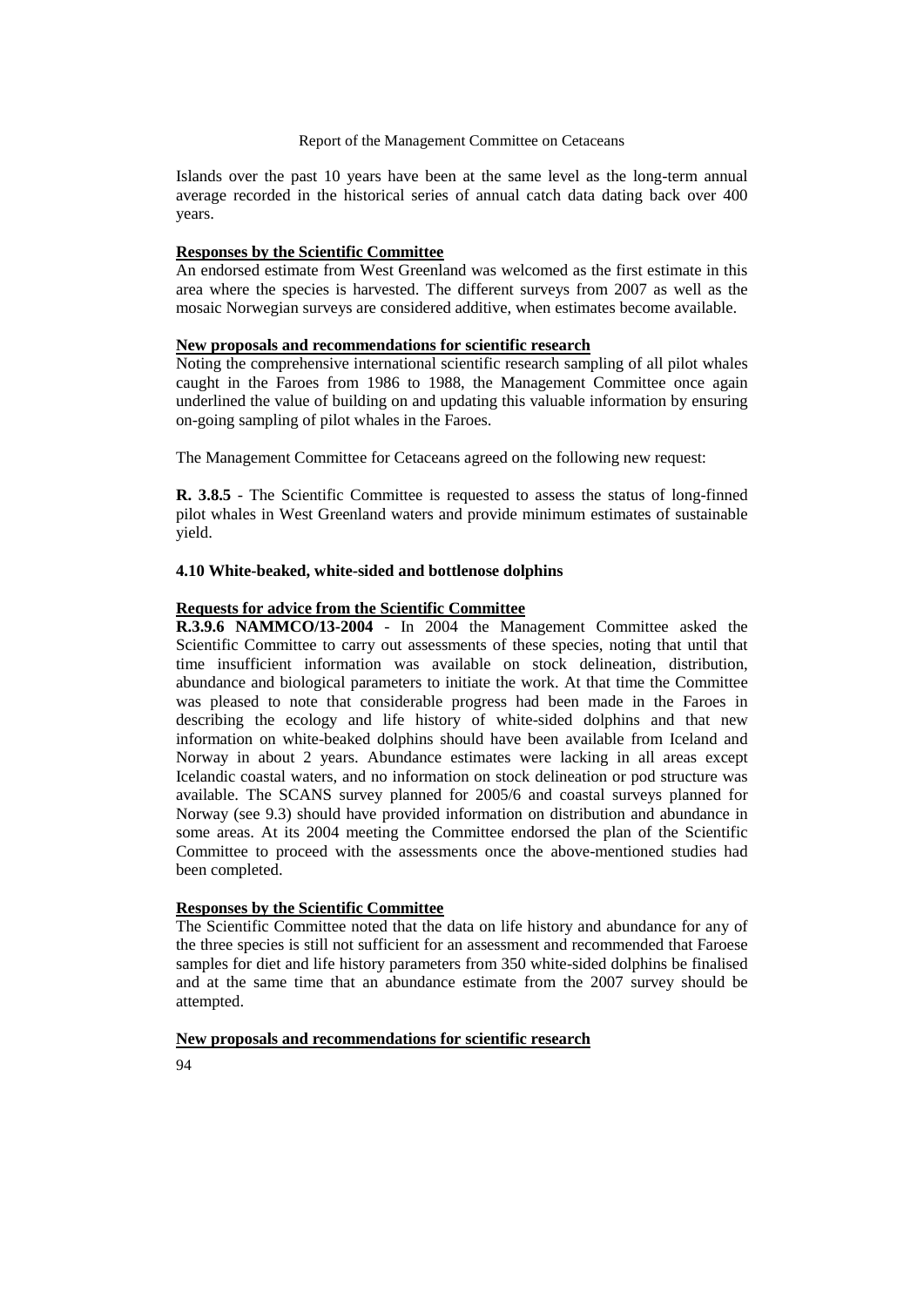The Management Committee for Cetaceans **endorsed** the recommendations for scientific research from the Scientific Committee as indicated above.

#### **4.11 Harbour porpoise**

## **Requests for advice from the Scientific Committee**

**R.3.10.1 NAMMCO/7-1997** – The Management Committee recommended a comprehensive assessment of the harbour porpoise throughout its range. In 2007, the Management Committee noted that there was not sufficient information base to provide advice on sustainable removals for this species for any of the NAMMCO member countries and recommended that member countries conduct surveys to produce reliable estimates of abundance for harbour porpoises in their areas. In addition the Management Committee recommended that member countries provide reliable estimates of total removals, including by-catch, for this species. Subsequently the sustainability of removals should be assessed by the Scientific Committee. This was considered particularly urgent for Greenland, where directed catches are in the low thousands annually (NAMMCO/16 2007).

#### **Responses by the Scientific Committee**

The Scientific Committee recommended that an assessment meeting for harbour porpoises in all areas be held during the winter 2011/12.

The Scientific Committee further recommended that reliable reporting of takes of harbour porpoises in the Faroe Islands is ensured.

#### **New proposals and recommendations for scientific research**

The Management Committee for Cetaceans **endorsed** the recommendation that total removal estimates should be obtained for all areas before the planned Working Group meeting. It also **recommended** that abundance estimates from the 2007 survey in Iceland and the 2010 survey in the Faroe Islands become available before the meeting.

# **4.12 Bowhead whale**

#### **Status**

For West Greenland an annual quota of 2 bowhead whales has been enforced for the period 2008-2012 with a carry-over possibility of 2 animals. No whales were caught in 2008, and this quota was transferred to 2009. Three whales were caught in 2009 and the remaining whale was transferred to 2010. A catch of 3 bowhead whales is planned for 2010. Thanks to good collaboration with the hunters, biological samples have been secured from all the bowhead whales taken so far.

# **Responses by the Scientific Committee**

The spring aggregation of this species in the Disco Bay area in West Greenland will be covered by a planned 2012 survey for beluga, narwhal and bowhead whales.

#### **Any other business**

The Management Committee for Cetaceans **noted** that the stock is shared with Canada and that there is a need for coordination with Canada regarding its exploitation.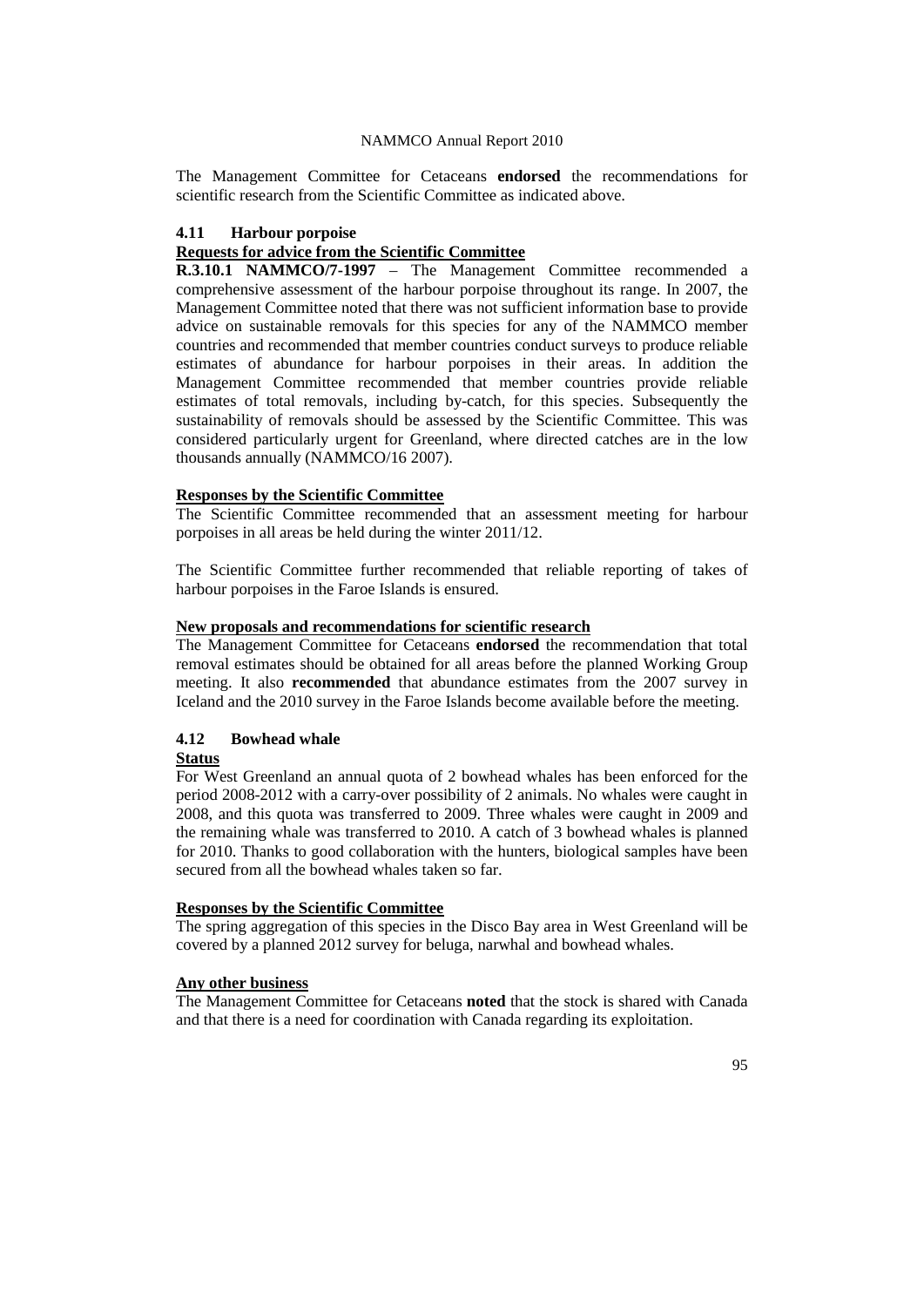## **4.13 Sperm whale**

## **New proposals and recommendations for scientific research**

The Management Committee for Cetaceans **recommended** that integrated model-based analyses of acoustics and visual data from Iceland and Faroes for this species be undertaken as soon as possible.

#### **9. Election of officers**

Ásta Einarsdottir, Iceland, was re-elected as Chair for the Management Committee for Cetaceans for the next 2 years.

### **10. Any other business**

Greenland noted that the National Progress Report (NAMMCO-19-NPR-Faroe Islands, Section 4.1) from the Faroes submitted to the meeting, reported a catch of 3 Risso's dolphins in 2009, and requested information from the Faroese delegation on management measures for this species in the Faroe Islands.

The Faroe Islands informed the Committee that this species had not before been known to occur in Faroese waters and was not therefore referred to in relevant Faroese legislation or regulations. A large group was driven into the bay of Klaksvík in 2009. After 3 animals had stranded and it was confirmed that this was not a familiar species, the responsible local authorities stopped the drive and ordered the rest of the group to be driven out again. The 3 stranded animals were taken by the Museum of Natural History for full biological investigation, which would provide new data on a species not previously sampled in this region of the Northeast Atlantic.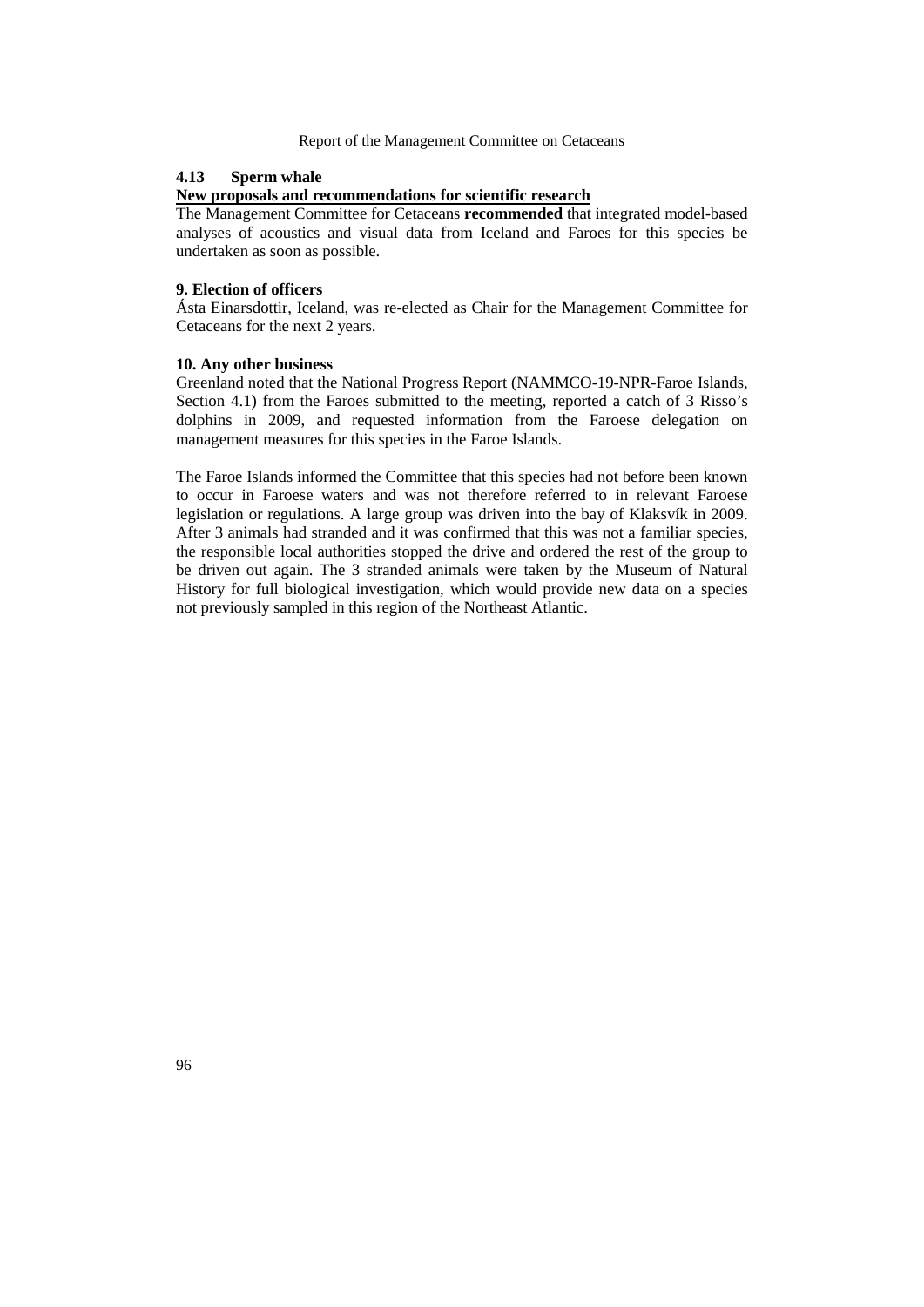Appendix 1

## **AGENDA**

- 1. CHAIRMAN'S OPENING REMARKS
- 2. ADOPTION OF AGENDA
- 3. APPOINTMENT OF RAPPORTEUR
- 4. CONSERVATION AND MANAGEMENT MEASURES FOR WHALE STOCKS

## 4.1 Fin whales

# *East-Greenland –Iceland stock W.Greenland Faroe Islands*

- Status of past proposals
- Requests by Council for advice from the Scientific Committee
- Responses by the Scientific Committee
- New proposals and recommendations for scientific research
- Proposals for conservation and management

4.2 Humpback whales *Greenland*

- Status of past proposals
- Requests by Council for advice from the Scientific Committee
- Responses by the Scientific Committee
- New proposals and recommendations for scientific research
- Proposals for conservation and management

## 4.3 Sei whales

- Status of past proposals
- Requests by Council for advice from the Scientific Committee
- Responses by the Scientific Committee
- New proposals and recommendations for scientific research
- Proposals for conservation and management

## 4.4 Minke whales

# *Central North Atlantic*

# *West Greenland*

- Status of past proposals
- Requests by Council for advice from the Scientific Committee
- Responses by the Scientific Committee
- New proposals and recommendations for scientific research
- Proposals for conservation and management

## 4.5 Narwhal

## *West Greenland*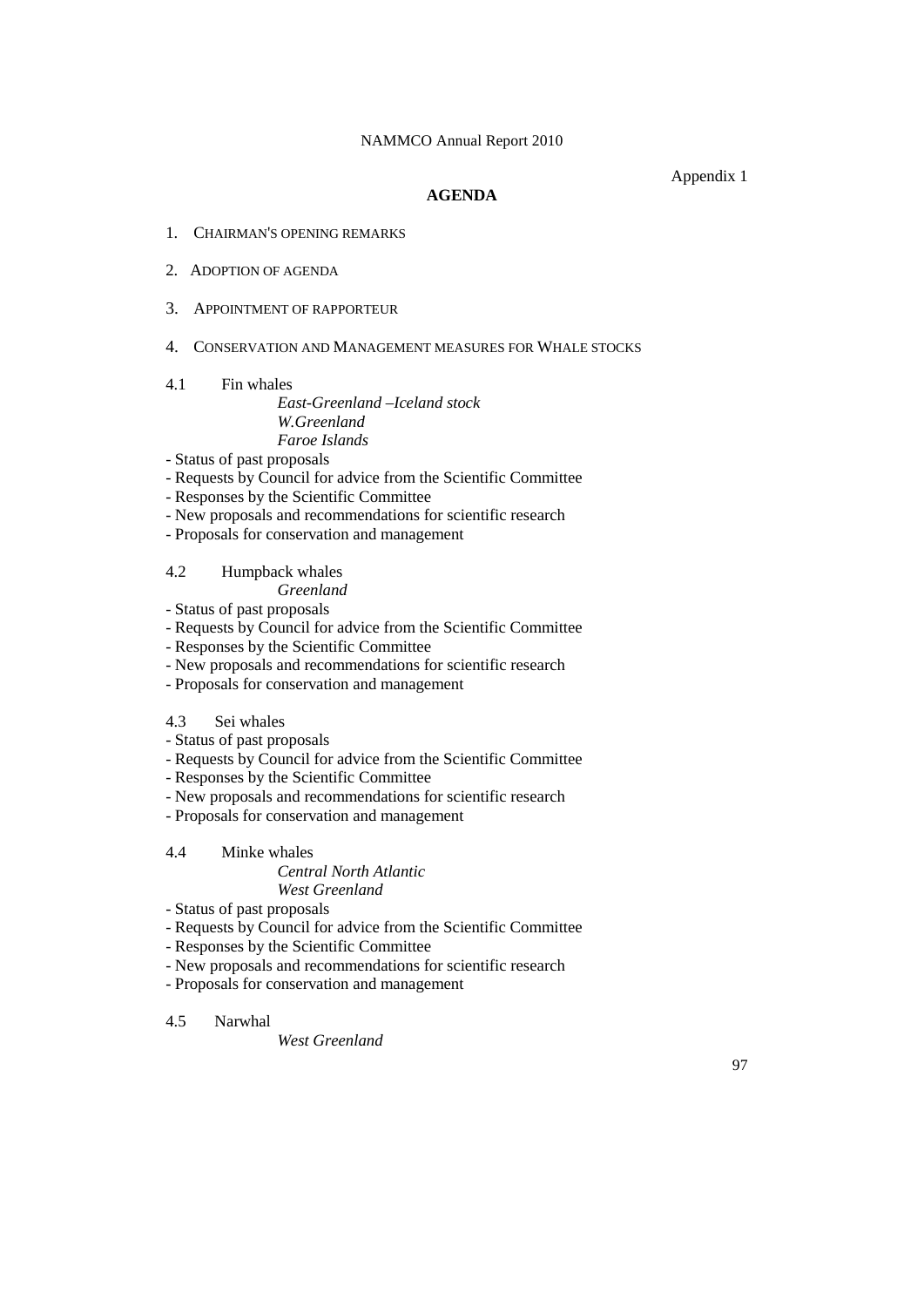- Status of past proposals
- Requests by Council for advice from the Scientific Committee
- Responses by the Scientific Committee
- New proposals and recommendations for scientific research
- Proposals for conservation and management

#### 4.6 Beluga

# *West Greenland*

- Status of past proposals
- Requests by Council for advice from the Scientific Committee
- Responses by the Scientific Committee
- New proposals and recommendations for scientific research
- Proposals for conservation and management
- 4.7 Northern bottlenose whales
- Status of past proposals
- Requests by Council for advice from the Scientific Committee
- Responses by the Scientific Committee
- New proposals and recommendations for scientific research
- Proposals for conservation and management

## 4.8 Killer whales

- Status of past proposals
- Requests by Council for advice from the Scientific Committee
- Responses by the Scientific Committee
- New proposals and recommendations for scientific research
- Proposals for conservation and management

#### 4.9 Long-finned pilot whales

- Status of past proposals
- Requests by Council for advice from the Scientific Committee
- Responses by the Scientific Committee
- New proposals and recommendations for scientific research
- Proposals for conservation and management

4.10 White-beaked, white-sided and bottlenose dolphins

- Status of past proposals
- Requests by Council for advice from the Scientific Committee
- Responses by the Scientific Committee
- New proposals and recommendations for scientific research
- Proposals for conservation and management

## 4.11 Harbour porpoise

- Status of past proposals
- Requests by Council for advice from the Scientific Committee
- Responses by the Scientific Committee
- New proposals and recommendations for scientific research

98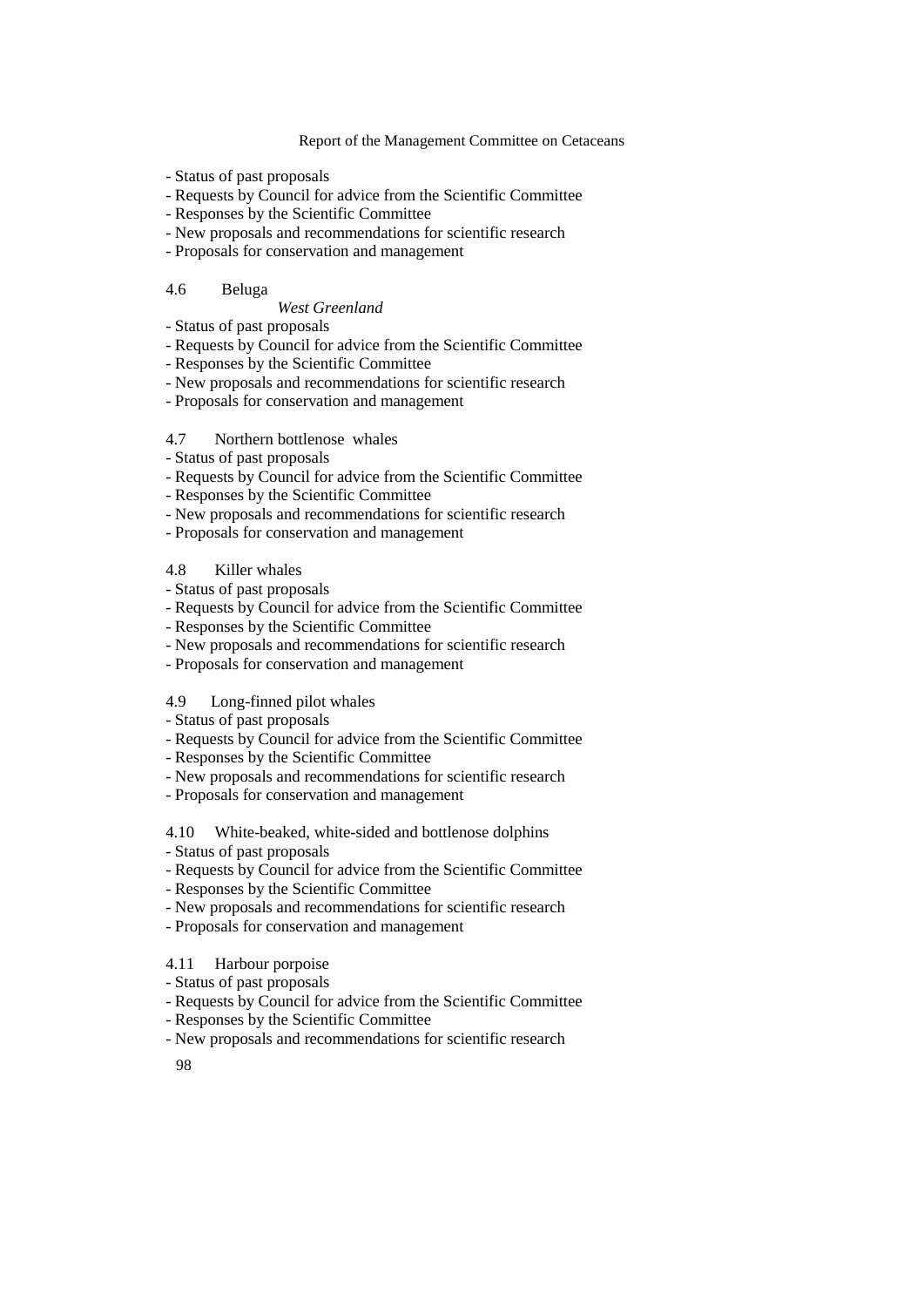- Proposals for conservation and management
- 4.12 Bowhead whale
- Status of past proposals
- Requests by Council for advice from the Scientific Committee
- Responses by the Scientific Committee
- New proposals and recommendations for scientific research
- Proposals for conservation and management
- 4.13 Sperm whale
- Status of past proposals
- Requests by Council for advice from the Scientific Committee
- Responses by the Scientific Committee
- New proposals and recommendations for scientific research
- Proposals for conservation and management
- 5. PROCEDURES FOR DECISION-MAKING ON CONSERVATION AND MANAGEMENT MEASURES
- 5.1 General Models
- 6. ECOSYSTEM-BASED MANAGEMENT
- 7. USER KNOWLEDGE IN MANAGEMENT DECISION-MAKING
- 8. RELATED MANAGEMENT ISSUES
- 8.1 Marine mammal fisheries interactions
- 8.2 Environmental questions<br>8.3 By-catch data and monite
- 8.3 By-catch data and monitoring<br>8.4 Other topics
- Other topics
- 9. ELECTION OF OFFICERS
- 10. ANY OTHER BUSINESS.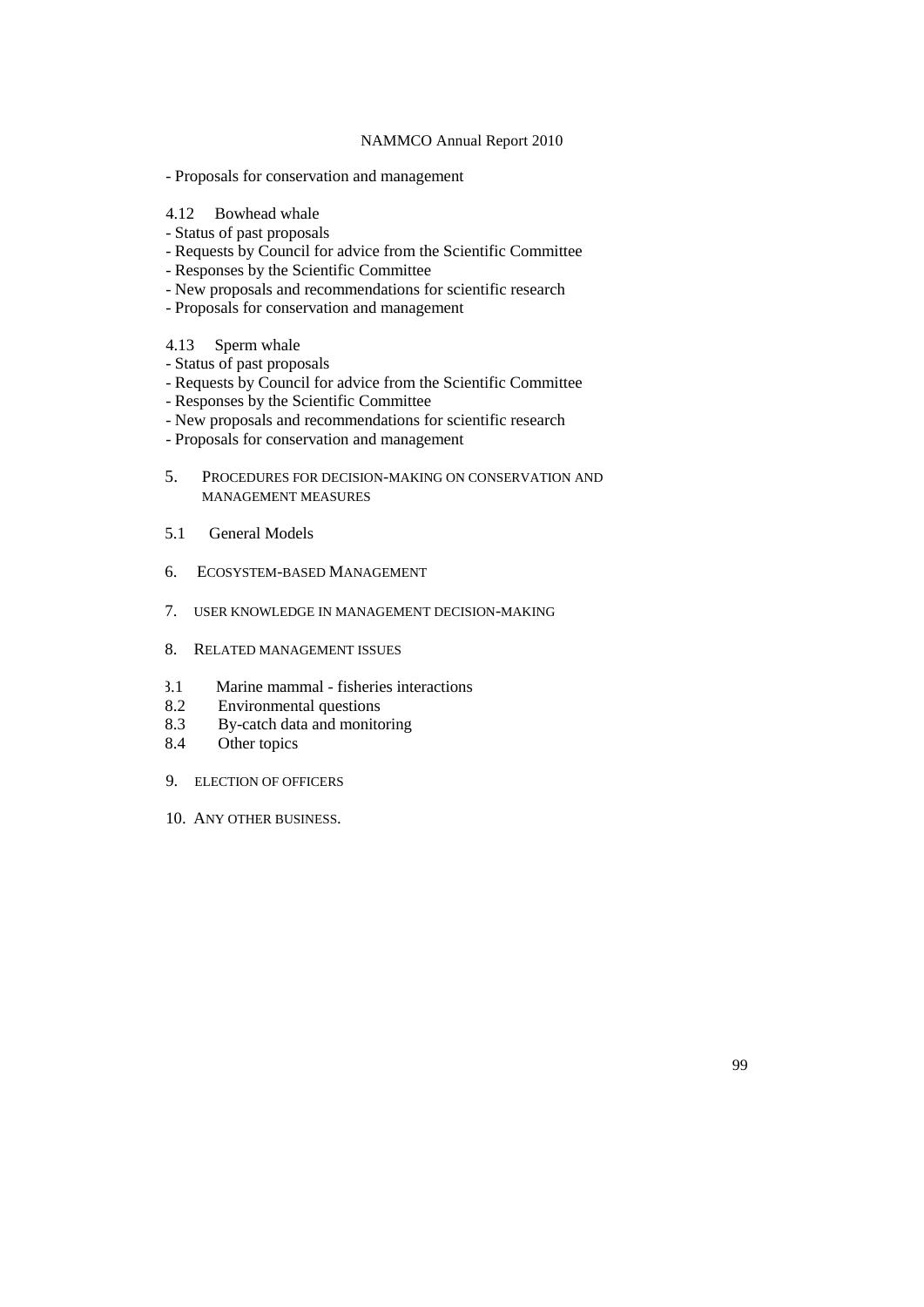# Appendix 2

| Document no     | Title                                                                                                                 | Agenda<br>item |
|-----------------|-----------------------------------------------------------------------------------------------------------------------|----------------|
| NAMMCO/19/MC/1  | List of Documents                                                                                                     |                |
| NAMMCO/19/MC/2  | Agenda                                                                                                                | 2.             |
| NAMMCO/19/MC/3  | Status of Past Proposals for<br><b>Conservation and Management</b>                                                    | 4.             |
| NAMMCO/19/MC/4  | Summary of Requests by NAMMCO<br>Council to the Scientific Committee,<br>and Responses by the Scientific<br>Committee | 4.             |
| NAMMCO/19/MC/5  | Recommendations to member<br>countries 2009                                                                           | 4.             |
| NAMMCO/19/6 and |                                                                                                                       | 4., 5. and     |
| <b>ANNEXES</b>  | Report of the Sixteenth Meeting of<br>the Scientific Committee                                                        | 6.             |

# **LIST OF DOCUMENTS**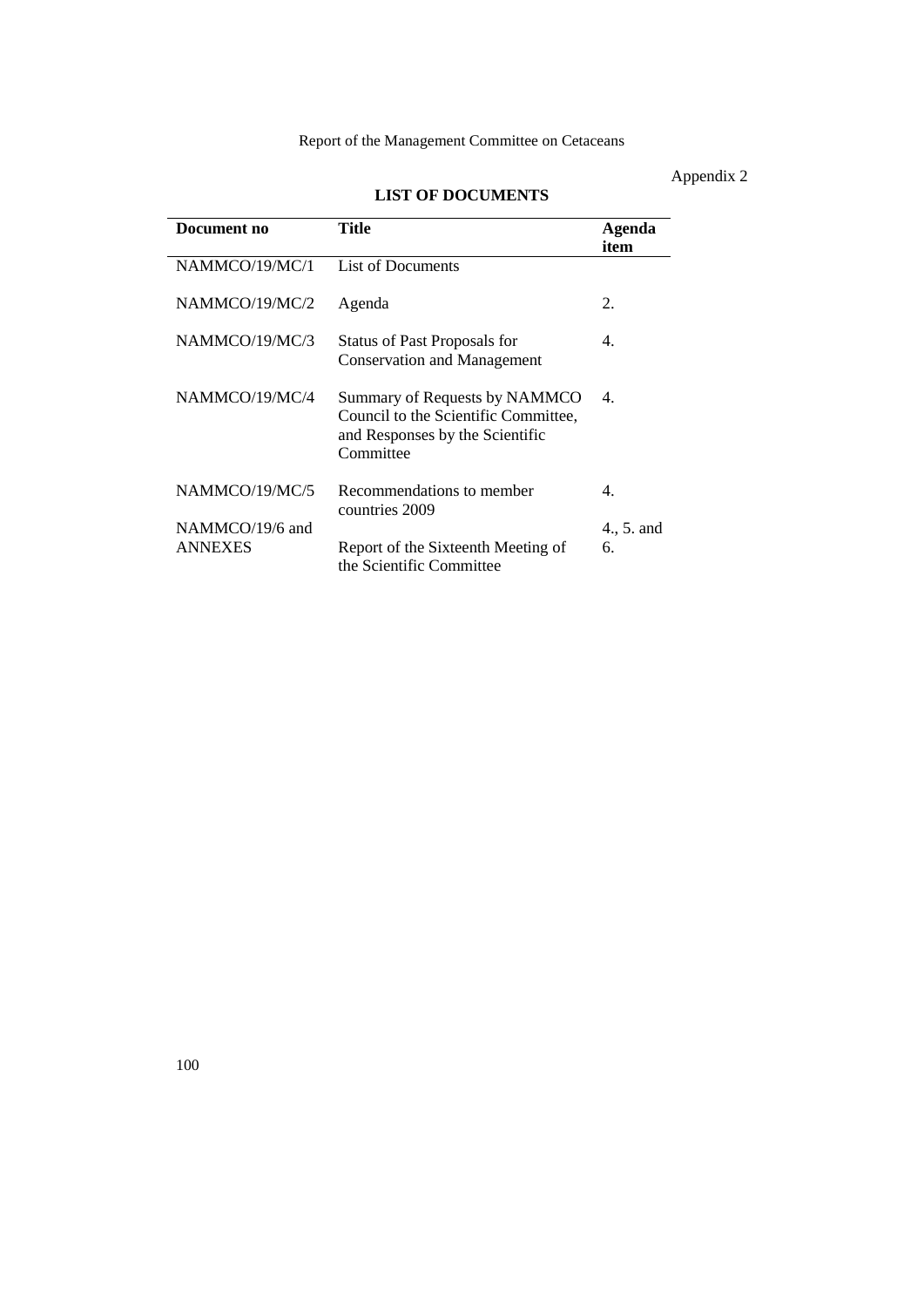Appendix 3

## **RECOMMENDATIONS TO MEMBER COUNTRIES 2010**

## **All stocks –all countires:**

*All:*

Begin preparations/planning for the next T-NASS surveys. In light of recent changes in distribution of some cetacean species the Management Committee for Cetaceans **recommended** that consideration should be given to extending survey areas.

## **Fin whale**

# *Iceland:*

The simulation trials required to check if catch levels for 60% tuning are sustainable in the long term should be carried out as soon as possible.

Further studies should be carried out to help distinguish between alternative stock structure hypotheses, particularly in and around the area of proposed whaling, using several different approaches such as genetics, satellite telemetry and photoidentification.

#### **Humpback whale**

## *Greenland:*

Run detailed simulation testing of the AWMP-C procedure, including a change of the procedure to apply a time-series of abundance to provide management advice for a 5 year period and the analysis of the 2007 Greenland shipboard surveys

#### **Sei whale**

## *Greenland and Iceland:*

Assess the status of sei whales in West Greenland waters and the Central North Atlantic, and provide minimum estimates of sustainable yield.

## **Minke whale**

#### *Iceland:*

The advice should be valid for 5 years unless the Scientific Committee considers that there are sufficient reasons for an earlier revision of the advice and the expense of surveys.

- Calculate, as soon as possible, catch limits based on running the RMP on the Central North Atlantic medium area, with catch cascade allocation of catches to small areas.
- Correct for *h*(0) the 2009 survey as soon as possible and adjust the management advice in accordance with this estimate.
- Correct for  $h(0)$  and error in distance measurements the 2007 aerial survey abundance estimate as far as possible *e.g.* using the methods applied to the 2001 survey.
- Estimate line transect density for the 2007, 2008 and 2009 surveys.
- Examine the relationship between the fluctuations in abundance estimates around Iceland and the simultaneous ecological and environmental changes for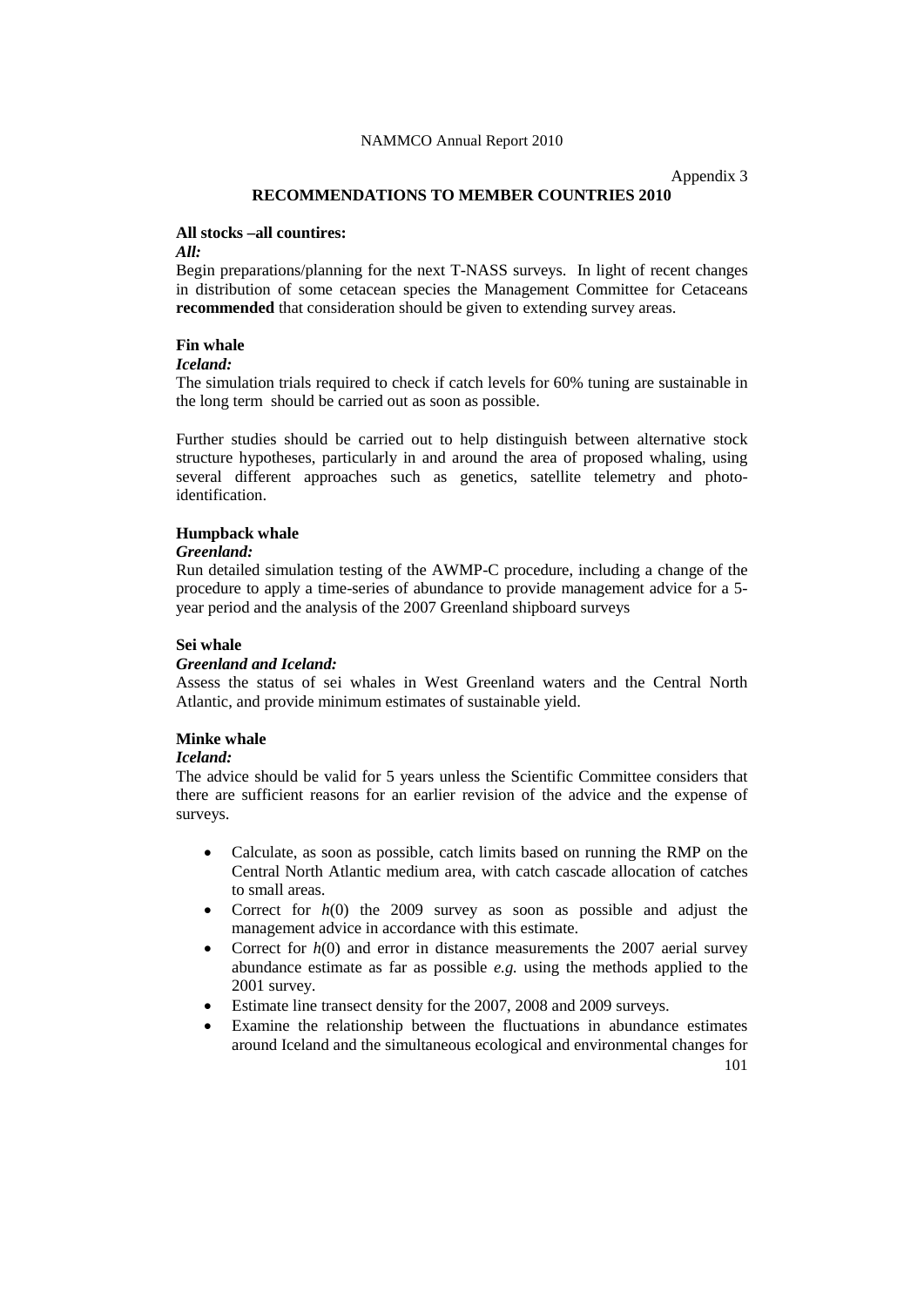possible explanations of the suggested large-scale re-allocations of minke whales between different parts of the North Atlantic.

• Conduct further studies on stock structure of North Atlantic minke whales using genetic techniques and satellite tracking.

#### **Narwhal**

*Greenland:*

- Previous recommendations for scientific research were reiterated.
- Provide advice on sustainable takes of narwhal from the Kane Basin in spring, summer and fall.
- Collect "struck-and-lost" data from all areas and types of hunt and include these in the advice on all "struck and lost" animals.

### **Beluga**

### *Greenland:*

Gather information on biology, abundance and stock status with the view to an assessment.

# **Northern bottlenose whales**

## *Faroe Islands:*

Analyse the distribution and sighting rate data from the T-NASS Icelandic-Faroese area (26 sightings) in combination with simultaneous survey data and compare these with earlier surveys for possible trend information.

## **Long-finned pilot whales**

*Faroe Islands:*

- Complete and finalise the abundance estimate for pilot whales based on T-NASS.
- Assess the status of long-finned pilot whales in West Greenland waters and provide minimum estimates of sustainable yield.

# **White-beaked, white-sided and bottlenose dolphins**

## *Faroe Islands:*

Finalise the analysis of Faroese samples for diet and life history parameters from 350 white-sided dolphins and at the same time attempt an abundance estimate from the 2007 survey.

## **Harbour porpoise**

# *Iceland and Faroe Islands:*

- Obtain total removal estimates for all areas before the planned Working Group meeting.
- Make available before the meeting the abundance estimates from the 2007 survey in Iceland and the 2010 survey in the Faroe Islands.